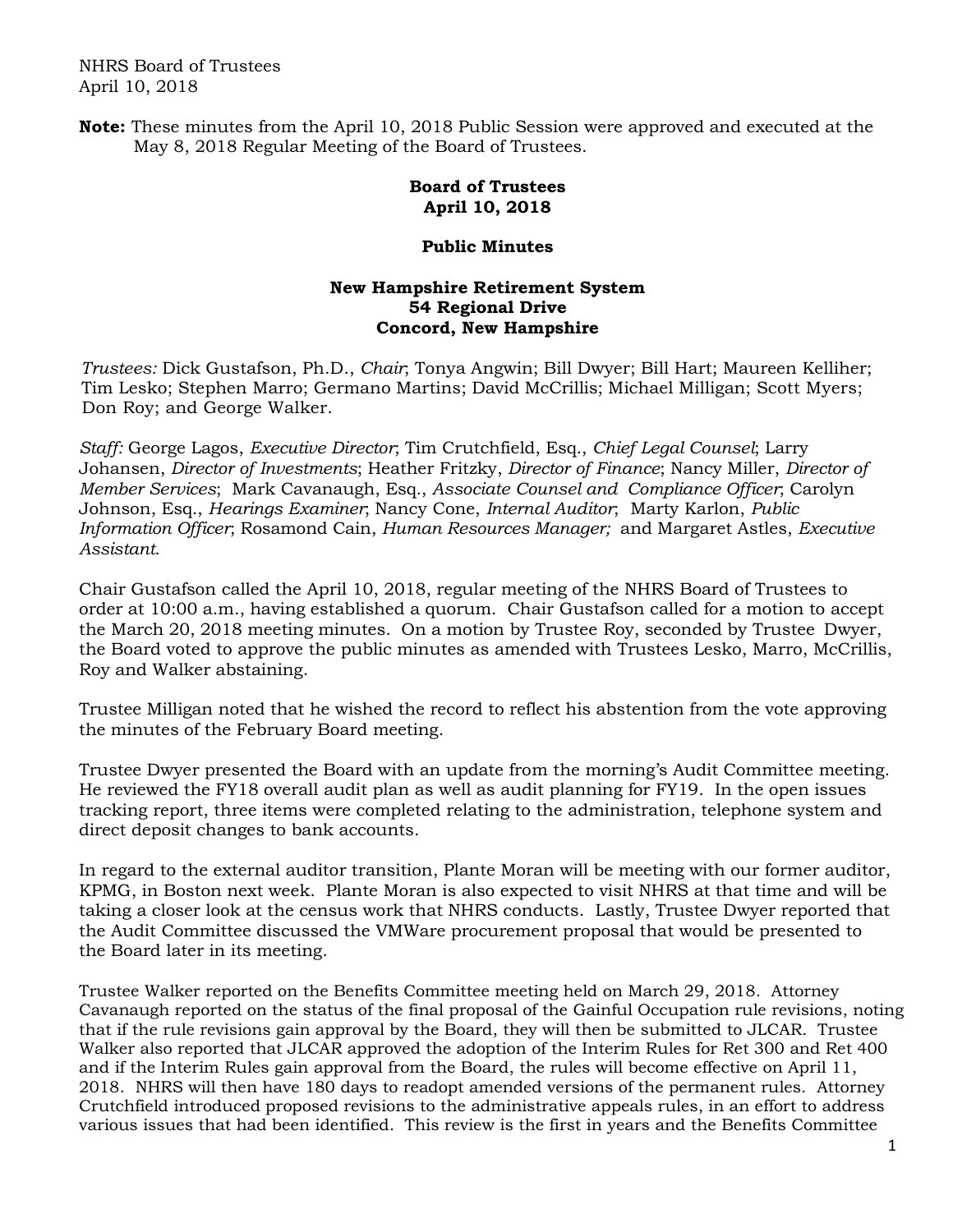will review the revisions further at its next meeting.

The Benefits Committee meeting of March 29, 2018 entered into non-public session to discuss disability-related matters. The issue of a re-examination for L.T. was considered and it was unanimously recommended to the full Board that the annual re-examination requirement be permanently waived.

On a motion by Trustee McCrillis, seconded by Trustee Walker, the Board unanimously voted to accept the recommendation of the Benefits Committee that the Board permanently waive the annual reexamination requirement in the matter of L.T.

The Benefits Committee also reviewed a matter of non-compliance in a disability case where the annuitant failed to provide updated medical records for review, despite repeated requests. The Committee voted to recommend to the full Board that the retiree's state annuity portion of that benefit be suspended beginning with the June payment. Following the meeting, the medical records of the retiree were received, negating the need for further action. The Committee also reviewed the disability reconsideration for M.O. but due to an absence of a Committee member that day, it was decided to table the discussion until all members could participate.

The Committee also acted on two recoupment matters.

Trustee Roy reported on the Governance Committee meeting of April 3, 2018. The Committee reviewed the draft Board Self-Evaluation policy and offered staff some drafting suggestions. The Committee expects to take action at its next meeting.

The Governance Committee conducted its annual review of the fee schedule for copies made pursuant to public requests for information. Staff reported that most requests are by email, requiring no charge. After reviewing fees charged by other state agencies, the Committee agreed to maintain the fee of \$.20 per page (plus postage) for hard copies and to delete fees for CDs and, instead, insert a fee of \$10.00 for flash drives.

The Committee also received a report from Attorney Cavanaugh on the annual VCP Policy review and he verified that there were no issues.

Next, Finance Director Fritzky reported on proposed changes to Ret. 303.01 which would extend the current due date for employer contribution payments to the  $25<sup>th</sup>$  of each month to allow employers a reasonable amount of time to make payments following the reporting due date on the 15th of the month.

Lastly, Trustee Roy reported on the Governance Committee's detailed review with Executive Director Lagos on the PASE proposal to upgrade PensionGold from Version 2 to Version 3. The Governance Committee voted unanimously to recommend to the full Board that the upgrade project be approved.

Trustee Kelliher began her IIC report, noting that the IIC met on March 23, 2018. Presentations were given by Blue Bay Asset Management, a private debt firm working primarily in Europe. The IIC unanimously voted to commit 50 million dollars to Blue Bay's Direct Lending Fund III on an unlevered basis. As part of the NH Retirement System's two-year renewal process, the Committee then heard from LSV Asset Management regarding their actively managed US Large Cap Value Equity Portfolio and their Non-US Value Fund. Also, as part of the system's two-year renewal process, the Committee heard from NHRS Emerging Markets Equity manager Neuberger Berman.

Trustee Kelliher noted that the IIC unanimously voted to have the IIC Chair send a letter in opposition of HB 1603 to the Chair of the Senate ED & A Committee.

Lastly, Trustee Kelliher reported on the March markets, noting that March ended slightly negative but not substantially so and the retirement plan's performance has been in line with the markets. In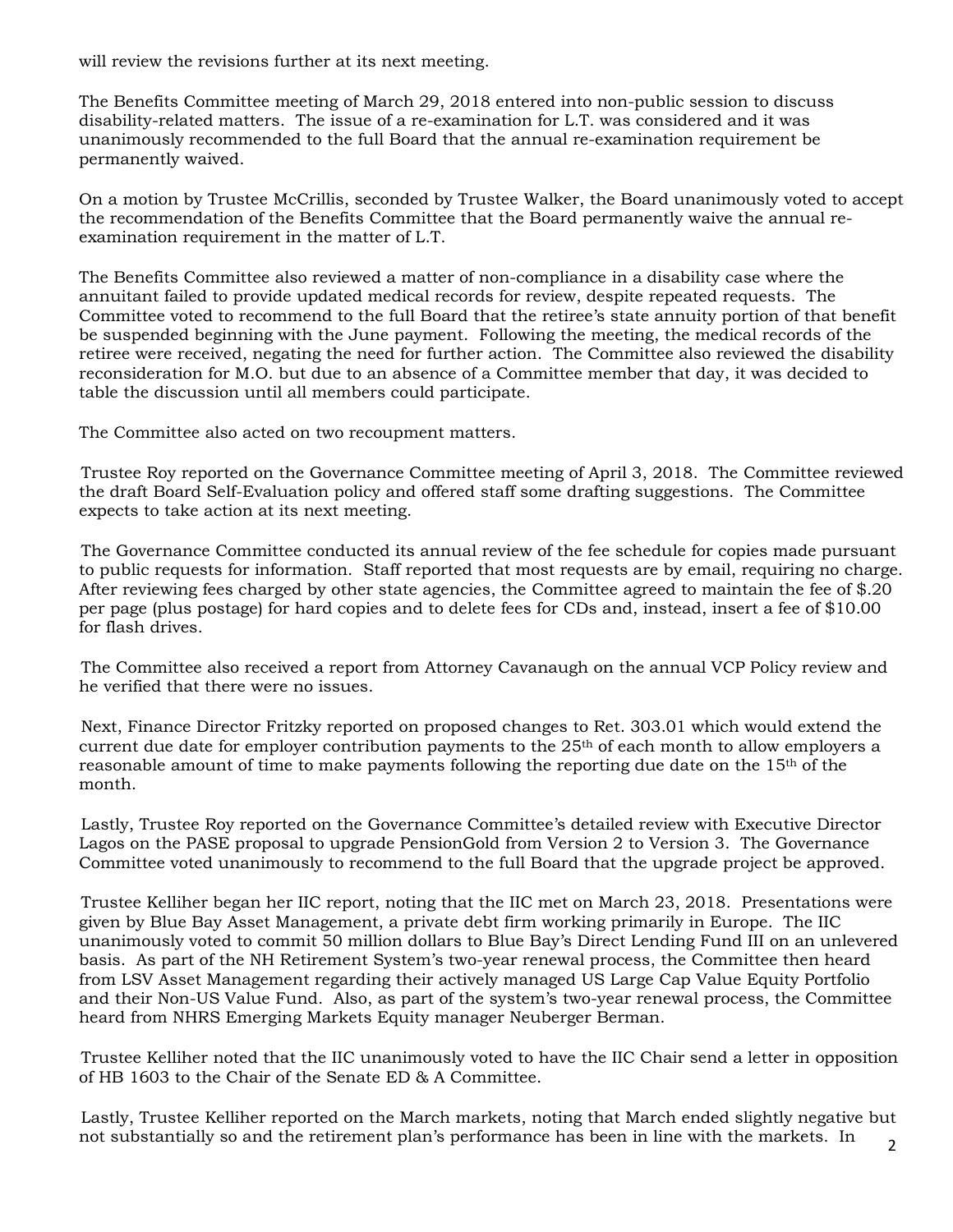looking forward to the next quarter, GDP will see seasonal weakness and a return of 2.2% in the first quarter, as a result of a downturn in consumption. A rebound in the second quarter is expected with good numbers coming from the auto industry and strong retail sales are expected. Labor had been doing very well in the first quarter but softened at the end of March. It is expected that in terms of growth, the second quarter should see a repeat of 2017 levels.

Director of Investments Johansen reported that all of the asset classes are very close to target. The next IIC meeting will be held on April 20, 2018 with presentations by international equity managers, Causeway Capital and Fisher Investments, as part of the two-year contract renewal. The IIC will be considering a 50 million dollar investment with Monroe Capital, a private debt manager whose focus is on direct lending primarily in the US. In response to a question from Trustee Martins, Mr. Johansen indicated that all System assets are managed externally and none are managed internally.

Public Information Officer Karlon began his Legislative report, noting that there are still eleven bills related to NHRS that are working their way through the House and Senate. Regarding HB 561, the Working after Retirement bill, the House voted to request a committee of conference to reconcile the House and Senate versions of the bill. HB 1427, which allows a school district governing body to exempt a superintendent from compulsory membership in the retirement system, is still with the Senate ED&A Committee. No hearing has been scheduled yet but it needs to be voted on by the full Senate by May 3, 2018. HB 1756, the COLA bill, is currently with the Senate Finance Committee but there has been no action yet. HB 1823, the layered amortization bill, was passed by the Senate by voice vote, as "ought to pass" (OTP) and has moved to the Governor. SB 324, allowing a retiree whose optional allowance was terminated as a result of a final divorce decree and to nominate a current spouse for a new optional allowance, was passed by the House on a voice vote and has also moved on to the Governor.

Chair Gustafson presented background with respect to HB 1603, a bill that requires that one of three public members of the IIC be an active NHRS member appointed from a list of nominations provided by public employee labor organizations. The bill has been referred to the Senate ED&A Committee. Chair Gustafson noted that this bill was discussed extensively by the IIC, who unanimously voted to send a letter to the Chair of the Senate ED&A Committee in opposition to the bill.

Trustee Martins spoke to the IIC's letter of opposition to HB 1603, stating that he felt the IIC acted without permission from the Board of Trustees. He expressed the view that there are no provisions in RSA 100-A that authorize the IIC to send a letter of opposition to HB 1603 without first gaining approval from the Trustees.

Chair Gustafson took Trustee Martins' comments under advisement. He reiterated that HB 1603 had been discussed at great length by the Legislative Committee at its meeting on March 27, 2018, leading to the Committee's recommendation that the Board support the IIC's opposition to the bill by a vote of 4-1.

Executive Director Lagos reported on Board discussions which took place a year ago relative to SB 140, which was similar to HB 1603. To provide a frame of reference for the discussion, he then read an excerpt from the minutes of February 14, 2017 Board of Trustees meeting as follows:

"*Executive Director George Lagos respectfully stated that Staff believed that the issues addressed in SB 140 were matters of policy within the Legislature's purview and did not have the same fiduciary duty implications as the other two bills, HB 369 and HB 425. He suggested that in the alternative, it would be appropriate to provide information to the Legislature with respect to the considerations and concerns with the potential impact and consequences of the changes proposed in SB 140."* 

 He noted that the Board voted not to adopt the recommendation of the Legislative Committee to oppose SB 140 by a vote of six to five, with one abstention.

Returning to discussion regarding HB 1603, Chair Gustafson called for a motion to adopt the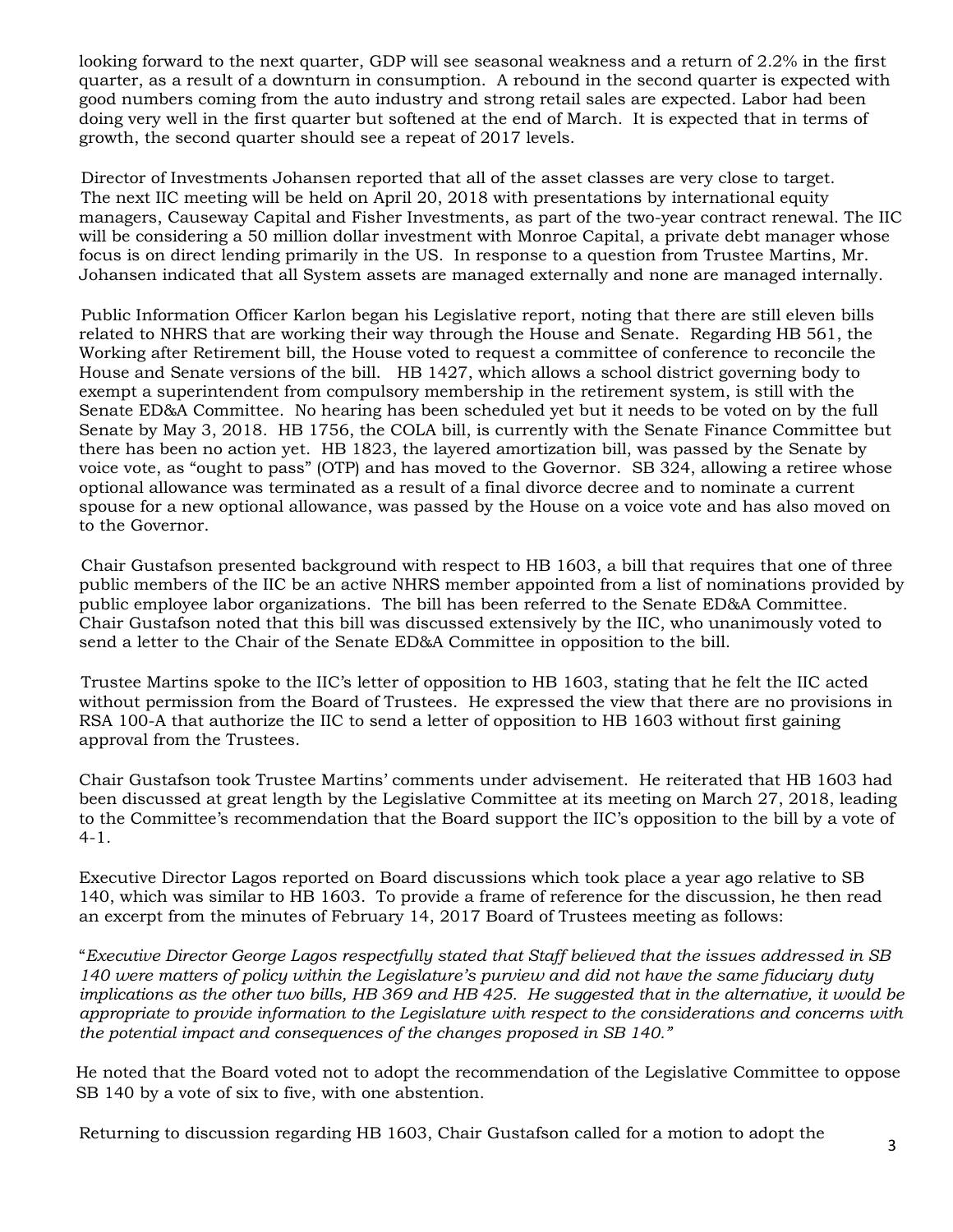recommendation of the Legislative Committee that the Board support the opposition to HB 1603.

The motion was made by Trustee Myers, seconded by Trustee Milligan, for discussion purposes only.

Trustees Milligan and Hart opined that HB 1603 pertained to public policy and was a matter for the Legislature.

Trustee Martins stated that HB 1603 is a Legislative matter and that taking action on public policy and on HB 1603 would be detrimental to the Board and would set a precedent of involving the Board in Legislative and policy matters.

Trustee Myers stated that he supported opposing HB 1603 at the Legislative Committee meeting and still supports opposing it today as a matter of fiduciary duty. He noted that the IIC has acted in the best interest of the retirement system's members and beneficiaries and has performed well against its benchmarks.

Trustee Marro felt that the bill related to fiduciary responsibilities, stating that he would support the original motion. He also commended the IIC for its good work and the good financial position it has placed NHRS in.

Trustee Martins noted that he has great respect for the work done by the IIC and Board members. He spoke to the investment results of the Retirement System, both before and after the creation of the IIC, expressing the view that the IIC's performance has been good, but not exceptional.

Trustee Kelliher responded to Trustee Martins' comments, stating that the problem with reporting, from the standpoint of investments, is results are based on the risks one takes and the level of return one receives over time. That is why the IIC uses independent consultants and the independent investment community, to provide the benchmark numbers and statistics that the IIC needs.

On a motion by Trustee Martins, seconded by Trustee Angwin, the Board voted to table the discussion regarding the adoption of the recommendation of the Legislative Committee that the Board oppose HB 1603. Ayes: 12 Trustee Myers: Nay.

Trustee Hart reported that the PPCC did not meet last month but that the next meeting is scheduled for May 3, 2018.

Chair Gustafson addressed consideration of the Teachers' payroll growth factor, noting the decline in Teachers' headcount and the prior Board discussions on this subject.

On a motion by Trustee Hart, seconded by Trustee Roy, the Board unanimously voted to change the Teachers' headcount growth rate from -0.25% to -0.50% per year, thereby reducing the Teachers' payroll growth rate assumption from 3.0% to 2.75%, beginning with the FY 2017 valuation.

Executive Director Lagos gave the Board a presentation regarding the proposed upgrade from PensionGold Version 2 to Version 3 (PGV3). The presentation summarized information which had been provided to the Board over the past several months, including the benefits of the upgrade, due diligence which had been undertaken, and financial considerations.

On a motion by Trustee Hart, seconded by Trustee McCrillis, the Board unanimously voted to adopt the recommendations of the Audit and Governance Committees to approve staff's recommendation to move forward with upgrading from PensionGold Version 2 to Version 3, as presented today, subject to successful contract negotiations.

Executive Director Lagos then gave his Executive operating report, stating the key performance measures scored 96.59% this month and also that the Board will be asked to vote on the FY 2019 Strategic Plan. He mentioned that he continues to make his weekly survey calls to members and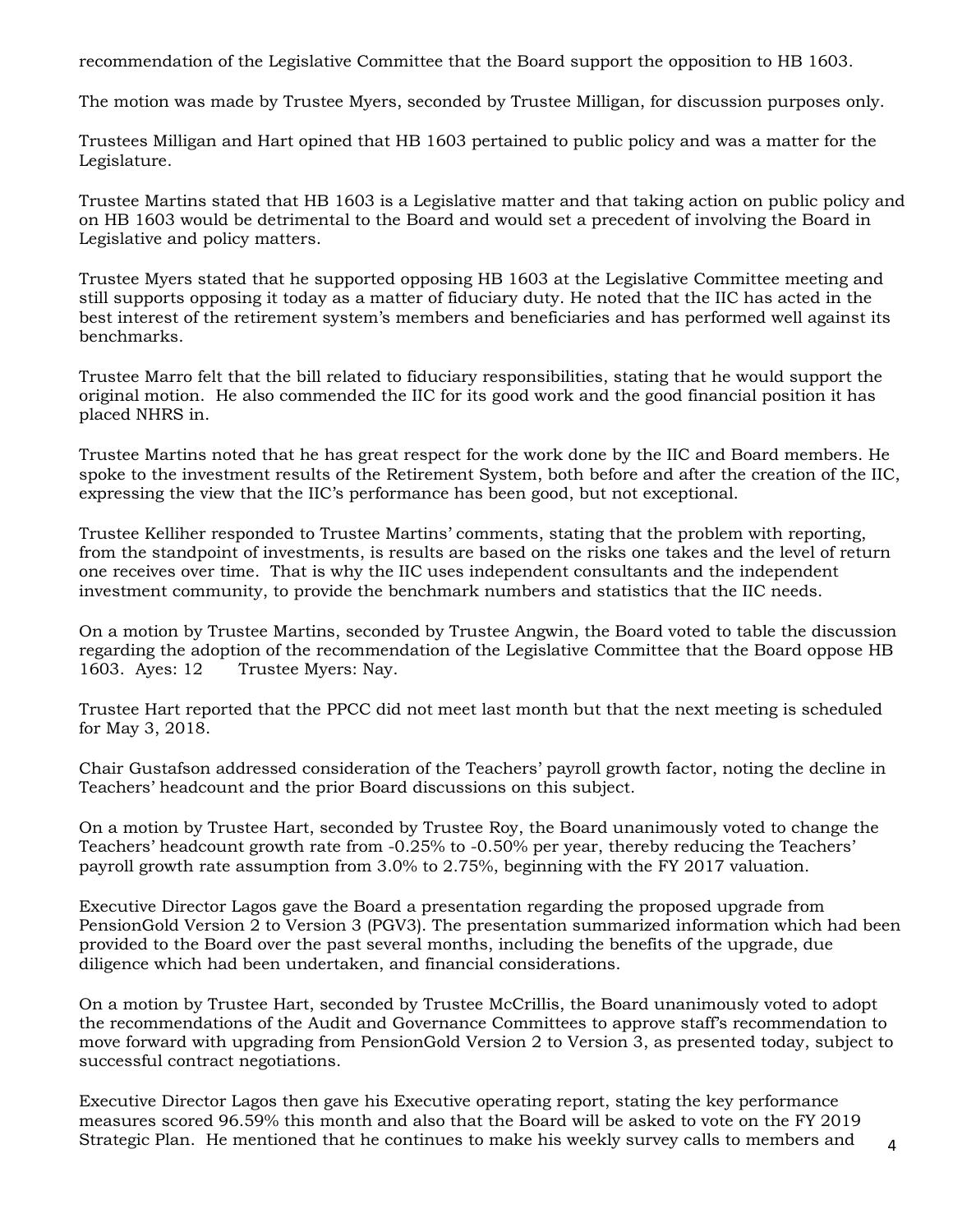retirees and consistently receives positive feedback. He recognized Member Services Director Miller and her staff for the exceptional and positive customer service work they are doing.

On a motion by Trustee Milligan, seconded by Trustee Roy, the Board voted unanimously to accept the FY 2019 Three Year Strategic Plan.

Chief Legal Counsel Crutchfield presented his monthly update, reporting that Attorney Cavanaugh has been working on revised amendments to Ret. 309.01, the Gainful Occupation rules.

On a motion by Trustee Marro, seconded by Trustee Walker, the Board voted unanimously to approve the Final Proposal text on Ret. 309.01 regarding the Gainful Occupation annual reporting, thereby allowing staff to continue with the rulemaking process.

Chief Legal Counsel Crutchfield then stated that the Interim Rules relative to the Ret. 300 and 400 rules were approved by JLCAR. If the Board votes to adopt these rules, they will become effective on April 11, 2018 when they are filed with OLS.

On a motion by Trustee Roy, seconded by Trustee Marro, the Board unanimously voted to adopt the Interim Rules Ret. 300 and 400, thereby allowing staff to continue with the rulemaking process.

Finance Director Fritzky reported that in regard to the recent Employer Reporting presentation held in Dover, this is a milestone for NHRS as it is the first presentation that NHRS has done on this topic. She noted that it went very well and work is underway on scheduling the next presentation of this topic at NHRS in May. The net position at the end of February 2018 fell to \$8,793.3 billion but still is up from the last fiscal year. She noted that the Budget vs. Actual report shows that the Independent Medical Examiners and Consultants, line 34, is still running over budget; but the Total Administrative Expense is still under budget for the fiscal year.

Executive Director Lagos, reporting on IT for Frank Clough, stated that helpdesk satisfaction scores have been good. With the IT Helpdesk tickets increasing, the additional IT staff hired is working out very well. He then reported on the VMWare upgrade contract proposal, noting that in comparing vendors, Mainstay, with two locations in NH, provided solutions tailored to the needs of NHRS and submitted the low bid by a wide margin. He requested that the Board approve the proposal to contract with Mainstay to undertake the VMWare upgrade.

On a motion by Trustee Kelliher, seconded by Trustee Marro, the Board voted unanimously to accept the recommendation of Executive Director Lagos that it approve the VMWare contract as presented, subject to legal review.

Director of Member Services Miller reported that the Judicial Retirement Plan audit has begun. In preparation for the expected volume of NHRS July retirements, the majority of which are teachers, Member Services staff is providing additional member appointments and processing multiple payroll setups.

Regarding the Consent Agenda, on a motion by Trustee Martins, seconded by Trustee Hart, the Board approved the April 10, 2018 Consent Agenda. Trustee Meyers abstained from the vote on Item 7-C.J.

Regarding Trustee Hart's travel request to attend CAPPP Program in Chicago, June 12-15, 2018, the Board voted to approve the travel request as presented in the Board materials, with Trustee Hart abstaining.

Chair Gustafson noted that the Actions Items from the March 20, 2018 Board of Trustee meeting are all on track.

5 On a motion by Trustee Walker, seconded by Trustee Marro, the Board unanimously voted to adjourn the meeting.